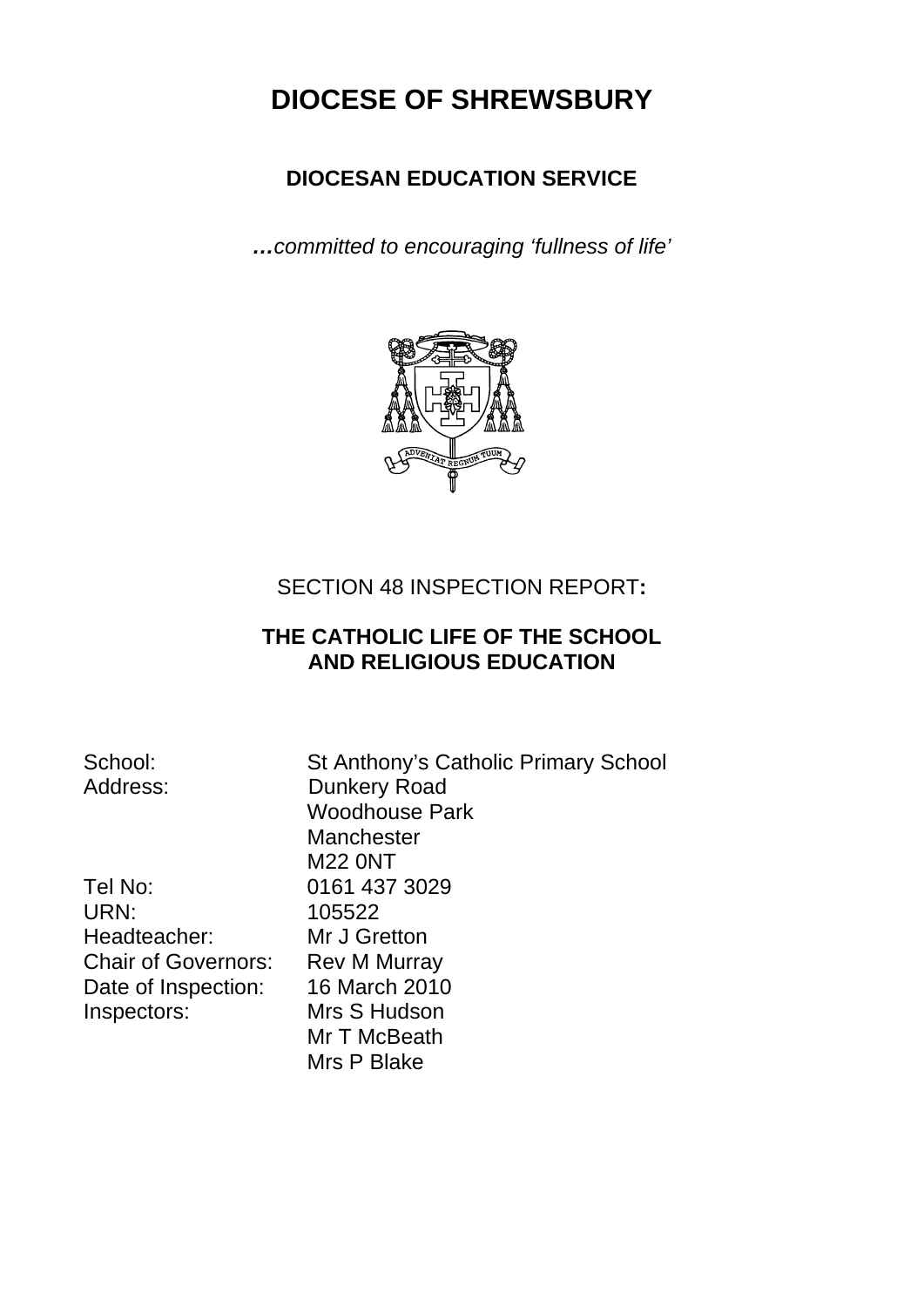## **Mission Statement**

**St Anthony's RC Primary School strives to be a living example of the Gospels in action, based on the firm foundations of Christian love. The school endeavours to foster the development of the whole person, having regard to the child's physical, moral, educational and spiritual formation. It deems important its special religious dimension in partnership with the Church. It seeks to engender a respect for human knowledge that is illuminated by the light of faith. It aims to be flexible in meeting the educational needs of individual pupils, fully recognising the worth of each child, to display patience with development at all levels; to give encouragement and to celebrate achievement; to share anxieties and to resolve conflict through reconciliation. The school works to play a full part in the life of its locality, whilst claiming a distinctive nature as a uniquely Catholic community, drawing together parents, priests, staff and pupils in educationally holistic enterprise.**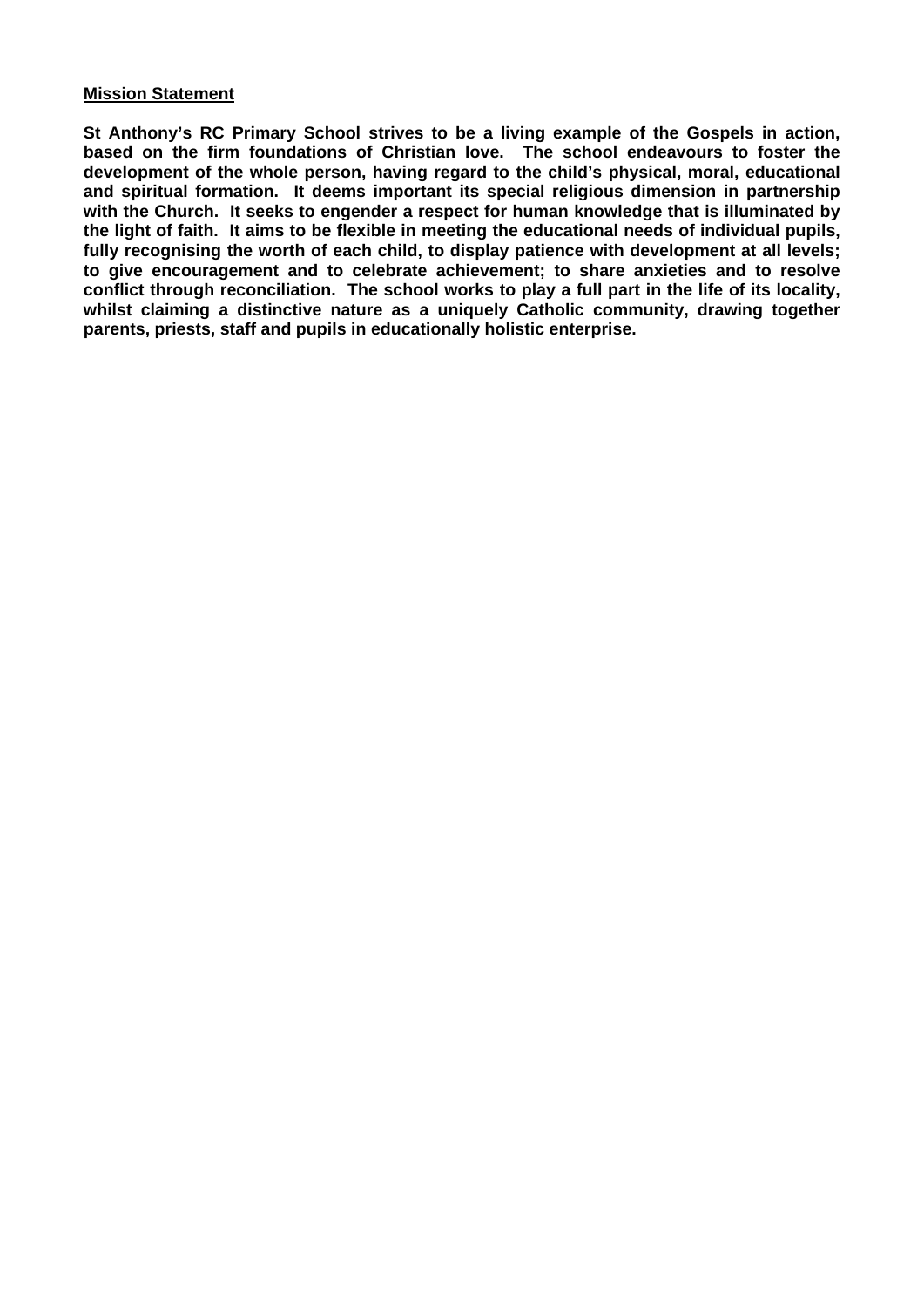# **FACTUAL INFORMATION ABOUT THE SCHOOL**

#### **The school's context and, particularly, any significant changes in its circumstances since the last inspection**

| Pupils                                |    | FS  |    | Υ2 | Y3 | Y4 | Y5 | Y6 | Total |
|---------------------------------------|----|-----|----|----|----|----|----|----|-------|
|                                       | PT | FТ  |    |    |    |    |    |    |       |
| Number on roll                        | 24 | 177 | 84 | 74 | 70 | 72 | 77 | 60 | 638   |
| Catholics on roll                     | 18 | 104 | 46 | 62 | 37 | 47 | 55 | 46 | 415   |
| Other Christian denomination          | 6  | 73  | 38 | 12 | 33 | 25 | 22 | 14 | 223   |
| Other faith background                |    |     |    |    |    |    |    |    |       |
| No stated religious affiliation       |    |     |    |    |    |    |    |    |       |
| Number of learners from ethnic groups | 6  | 51  | 26 | 14 | 9  | 13 | 10 |    | 136   |
|                                       |    |     |    |    |    |    |    |    |       |
| <b>Total on SEN Register</b>          |    | 6   |    | 10 | 10 | 13 | 12 | 13 | 75    |
| Total with Statements of SEN          |    |     |    |    |    | 3  |    |    | 5     |
| <b>FSM</b>                            |    | 67  | 27 | 37 | 27 | 25 | 23 | 17 | 223   |

| <b>Exclusions in last</b><br>academic year | Permanent | <b>Nil</b> | Fixed<br>term | <b>Nil</b> |
|--------------------------------------------|-----------|------------|---------------|------------|
| Index of multiple<br>deprivation           | 0.47      |            |               |            |

|                                         |               | With reference to Year $6$ – the Catholic schools<br>to which your pupils transferred |        |  |  |  |  |
|-----------------------------------------|---------------|---------------------------------------------------------------------------------------|--------|--|--|--|--|
| PARISHES SERVED BY THE<br><b>SCHOOL</b> |               | <b>PUPILS TRANSFER</b>                                                                |        |  |  |  |  |
| Name of Parish                          | No of         | Name of School                                                                        | No of  |  |  |  |  |
|                                         | <b>Pupils</b> |                                                                                       | Pupils |  |  |  |  |
| St Anthony's                            | 638           | St Paul's                                                                             | 43     |  |  |  |  |
|                                         |               | <b>Barlow High</b>                                                                    |        |  |  |  |  |

| <b>TEACHING</b><br><b>TIME</b>        | r c            |    | $\sqrt{4}$             | <b>\/^</b>     | $\sqrt{2}$<br>$\overline{\phantom{a}}$ | Y4         | $\epsilon$<br>∽<br>ັ | Y6            | Total |
|---------------------------------------|----------------|----|------------------------|----------------|----------------------------------------|------------|----------------------|---------------|-------|
|                                       | ⊤ם             | __ |                        |                |                                        |            |                      |               |       |
| Total.<br>time<br>(Hours)<br>teaching | $2\frac{1}{2}$ | 72 | F <sub>1</sub><br>J 72 | $5\frac{1}{2}$ | $5\frac{1}{2}$                         | г1<br>O 72 | $5\frac{1}{2}$       | $-4$<br>J / 2 | 41    |

| <b>STAFFING</b>                                         |     | <b>NAME OF SCHOOL</b>         |                    |
|---------------------------------------------------------|-----|-------------------------------|--------------------|
| Full-time teachers                                      | 21  | Published admission<br>number | 90 Rece<br>91 Nurs |
| Part-time teachers                                      | ∩   | Number of classes             | 19                 |
| Total full-time equivalent                              | 21  | Average class size KS1        | 30                 |
| Support assistants                                      | 20  | Average class size KS2        | 30                 |
| Percentage of Catholic teachers f.t.e.                  | 78% |                               |                    |
| How many teachers teach RE (P) f.t.e.                   | 21  |                               |                    |
| Number of teachers with CCRS or<br>equivalent           | 7   |                               |                    |
| Number of teachers currently undertaking<br><b>CCRS</b> | 0   |                               |                    |

### **NAME OF SCHOOL**

| Published admission    | 90 Reception |
|------------------------|--------------|
| number                 | 91 Nursery   |
| Number of classes      | 19           |
| Average class size KS1 | 30           |
| Average class size KS2 | ۹Λ           |

# FINANCIAL DATA

| EXPENDITURE $(E)$ | Last financial year | <b>Current financial year</b> | <b>Next financial year</b> |
|-------------------|---------------------|-------------------------------|----------------------------|
|                   | 2008/09             | 2009/10                       | 2010/11                    |
| <b>RE</b>         | 2.045.66            | 2.001.23                      |                            |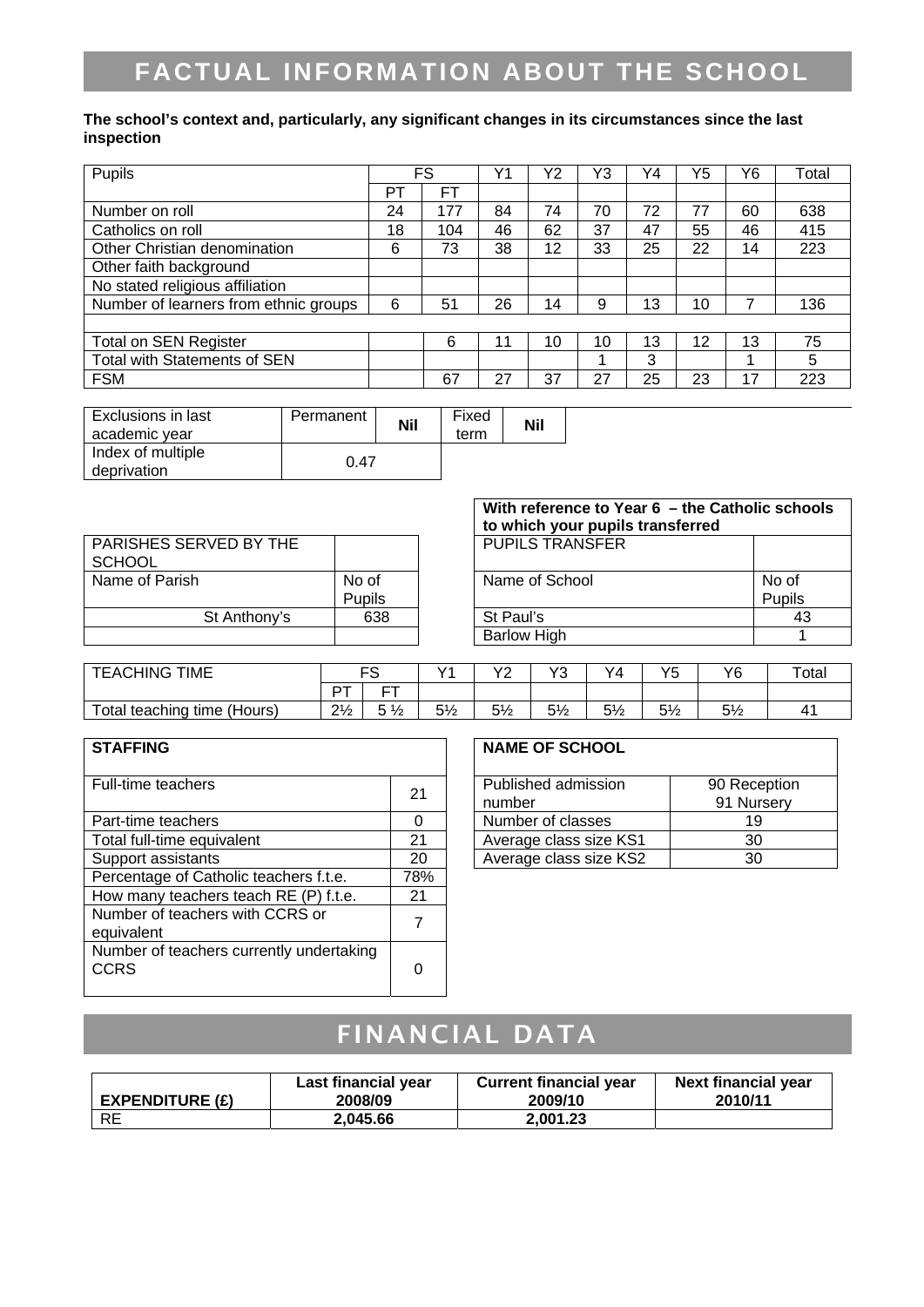| Key to judgements: Grade 1 is outstanding, grade 2 good, grade 3 | Judgement |
|------------------------------------------------------------------|-----------|
| satisfactory and grade 4 inadequate                              |           |

## **OVERALL EFFECTIVENESS OF THE SCHOOL 2**

**How effective the school is in providing Catholic Education** 

St Anthony's Catholic Primary School is a welcoming and caring Catholic school, with many outstanding features. This school truly places people at its heart and pupils experience the deep commitment, love and care of a community deeply rooted in its Catholic purpose and mission. The Mission Statement of the school encompasses the aim of 'striving to be a living example of the Gospels in action'. The quality of pastoral care, ways the school reaches out to the community encompassing and valuing all, together with deep and profoundly rich spiritual provision, are clear evidence of this key aim being lived in the daily life and work of the school. Provision for spiritual and moral development is particularly outstanding. Matters related to Catholic education are given priority by the school. The Headteacher is a key figure in the life of both the school and the parish; his commitment to, and long association with the school means relationships built over a considerable period are strong, and are beneficial in enriching the quality of provision for pupils. His deep personal commitment to the Catholic life and purpose of the school is to be commended. Senior leaders provide support to the Headteacher and Governors are also very committed to, and supportive of the school. The work of the school to promote community cohesion is exemplary. Provision for pastoral care, guidance and support is outstanding. Links between parish and school are well established, purposeful and provide valuable experiences for pupils. Teachers work hard, are visible role models, and are highly committed to the school. The standard of teaching is good, with the majority of pupils making good progress. Pupils show respect, kindness and care to each other and are very aware and understanding of the needs of others. As one pupil said, 'Everyone respects each other and each other's religion'. Pupils are proud of their school and rightly so: they feel valued and cared for. Parents are overwhelmingly pleased with the quality of provision made for their children. This is a school with many strengths and there is a wealth of expertise giving the school good capacity to effectively guide its future development.

#### **What the school could do to improve further** :

- Ensure that work is well differentiated, providing appropriate challenge for all pupil groups, and ensuring that pupils are guided in knowing and understanding both what they are doing well, and what they need to do to improve.
- Ensure that rigorous analysis of monitoring and evaluation outcomes, together with subsequent action planning and quality assurance, are used effectively to direct development within all areas of Religious Education.

## **PUPILS 2**

#### **How good outcomes are for pupils, taking account of variations between different groups.**

Pupils participate keenly in lessons enjoying their work and showing good levels of interest and engagement. They are eager to learn and their behaviour is exemplary. The standards reached by pupils are good and the majority of pupils make good progress. However, in order to maintain and extend the good standards and good progress, work for some pupils needs to be more challenging and to provide greater opportunity for independent learning.

Pupils have a strong sense of belonging to this special school and parish community. They are extremely polite and courteous. They participate willingly in the wide range of enrichment opportunities offered to them: as a result they are fortunate in being able to experience what it means to belong to a thriving Catholic community, and are enabled to develop their understanding of this. Pupils have a good understanding of practices and traditions within the Catholic faith.

Pupils' engagement in the prayer and the liturgical life of the school is commendable and pupils show great respect during Acts of Collective Worship. Opportunities for prayer and reflection are both numerous and varied, and pupils respond whole-heartedly.

Pupils show great empathy, concern and awareness of the needs of others, both within and outside the immediate locality. They provide generous support to a wide range of local, national and global charities and are engaging very meaningfully in a range of initiatives to improve the lives of others. Pupils talk particularly of enjoying the work for Cafod. The school's engagement with the local parish is outstanding.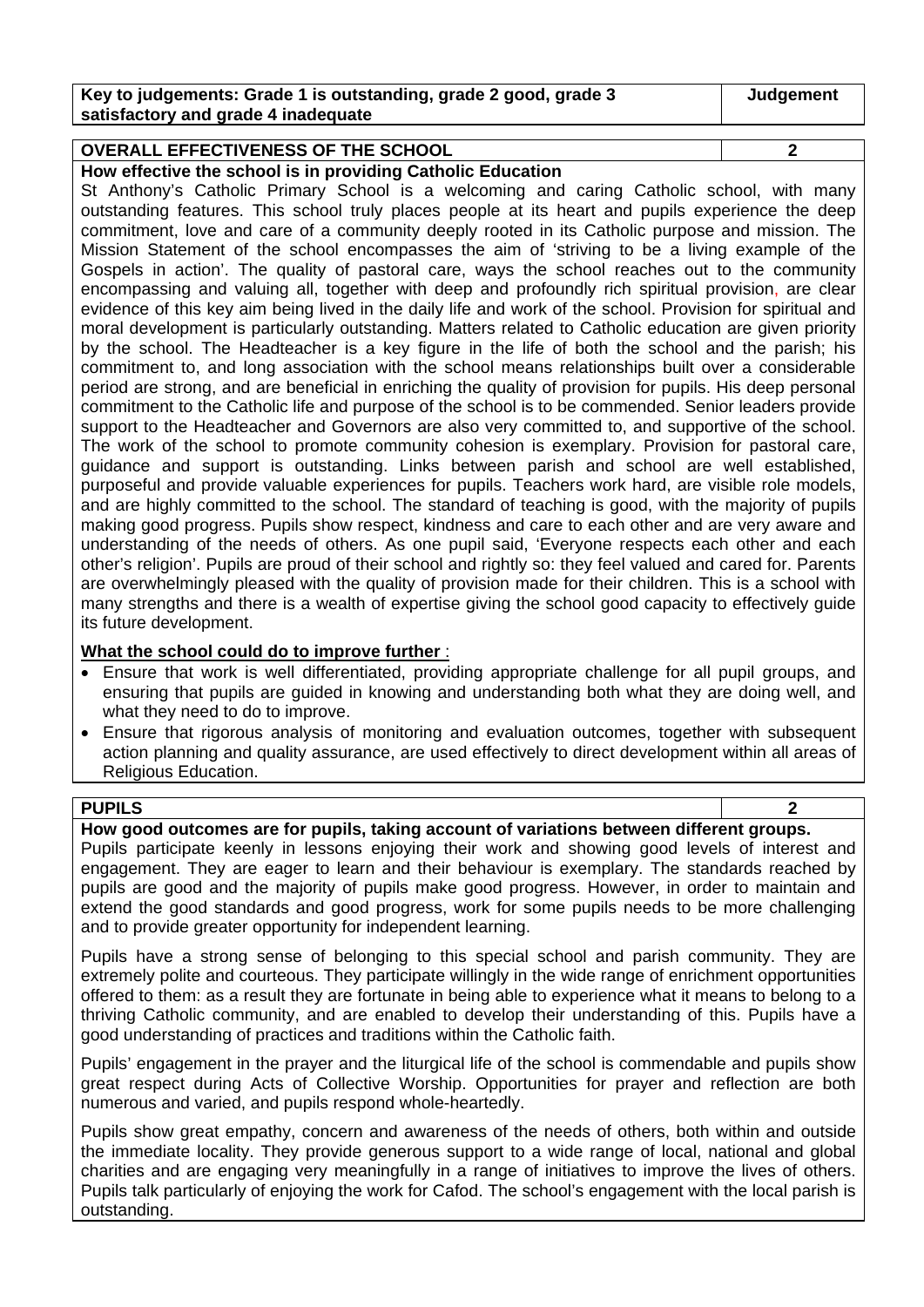| <b>PROVISION</b> |    |  |  |    |      |  |  |  |  |  |  |  |
|------------------|----|--|--|----|------|--|--|--|--|--|--|--|
| - -              | -- |  |  | __ | ____ |  |  |  |  |  |  |  |

### **How effective the provision is for Catholic Education**

Teaching is good and teachers work hard to ensure lessons are engaging, using a range of teaching styles. Resources are well prepared and support and enrich learning, including effective use of ICT observed during the inspection. However in some year groups pupils are not being sufficiently challenged, with differentiation not being securely matched to pupil abilities or to assessment outcomes. Opportunities for independent learning are also limited. The school rightly takes great pride in providing safe, attractive and stimulating learning environments, with high quality displays in all parts of the school making the school a very pleasant place to be.

The school follows the Diocesan recommended 'Here I Am' programme for Religious Education and so there is a consistent approach to curriculum provision. Assessment systems are in place and continue to develop. During this year the school has introduced opportunities for pupils to engage in self assessment and the school should feel confident that the overall quality of its assessment will be raised as a result of this recent development, which should go hand-in-hand with an increased emphasis on the marking responses of teachers: this will enable pupils to understand better both what they do well and how to improve.

Provision for spiritual development is outstanding. Planning for the prayer and the liturgical life of the school is undertaken thoroughly and conscientiously. A great deal of time and thought is given to ensuring meaningful and rich experiences for pupils. This provision is enhanced through the close work undertaken with the Parish Priest and through involvement and engagement with the whole parish community. The school's partnership work with the parish is exemplary.

Pupils are provided with a wealth of enrichment opportunities including working with other schools, active engagement in parish events, retreats, clubs, fundraising, and a wide range of activities. Pupils benefit significantly from these opportunities. Pupils new to the school settle in quickly and happily because of the quality of care shown to them by all members of the school community.

## **LEADERS AND MANAGERS 2**

**How effective leaders and managers are in developing the Catholic Life of the school** 

The Headteacher is deeply committed to the Catholic mission of the school, to each of the pupils and to their families. He is a key figure and is dedicated in his work. Senior leaders, including the Religious Education Co-ordinator, effectively support the Headteacher and together they provide outstanding levels of care and strong provision for the personal, social, moral and spiritual development of all pupils. The school is rightly proud to say; 'in this school every child matters because they are made in the image and likeness of God' and this is clearly evident in relationships within the school. The school is fully inclusive, each child is valued, respected and their uniqueness celebrated. The school strives very effectively to encompass the local community and the parish. Provision for community cohesion is outstanding. Matters related to the religious life and mission of the school are given priority.

The senior leadership team have established systems and procedures for monitoring and evaluating the quality of provision in all areas of religious provision. Provision for spiritual development is exemplary and is meticulously planned and evaluated.

Securing this quality of monitoring, evaluation and analysis of performance in other areas, for example, the quality of teaching and analysis of pupils' work and learning outcomes will be beneficial in assisting the school in its future development.

Governors are rightly proud of this school and its pupils. Governors are visible figures within the school community, helping in many practical ways and give willingly of their time and energies. Governors are very supportive and are aware of the importance in challenging the school in order to ensure the best possible provision for pupils.

Parents are kept well informed through a wide range of means including the termly newspaper, pupil reports, newsletters and opportunities to visit the school and participate in a range of events. These close links are much appreciated by parents. Partnership working with other schools both near and far is used very effectively to widen pupils' experiences and to promote Catholic learning and pupil well-being.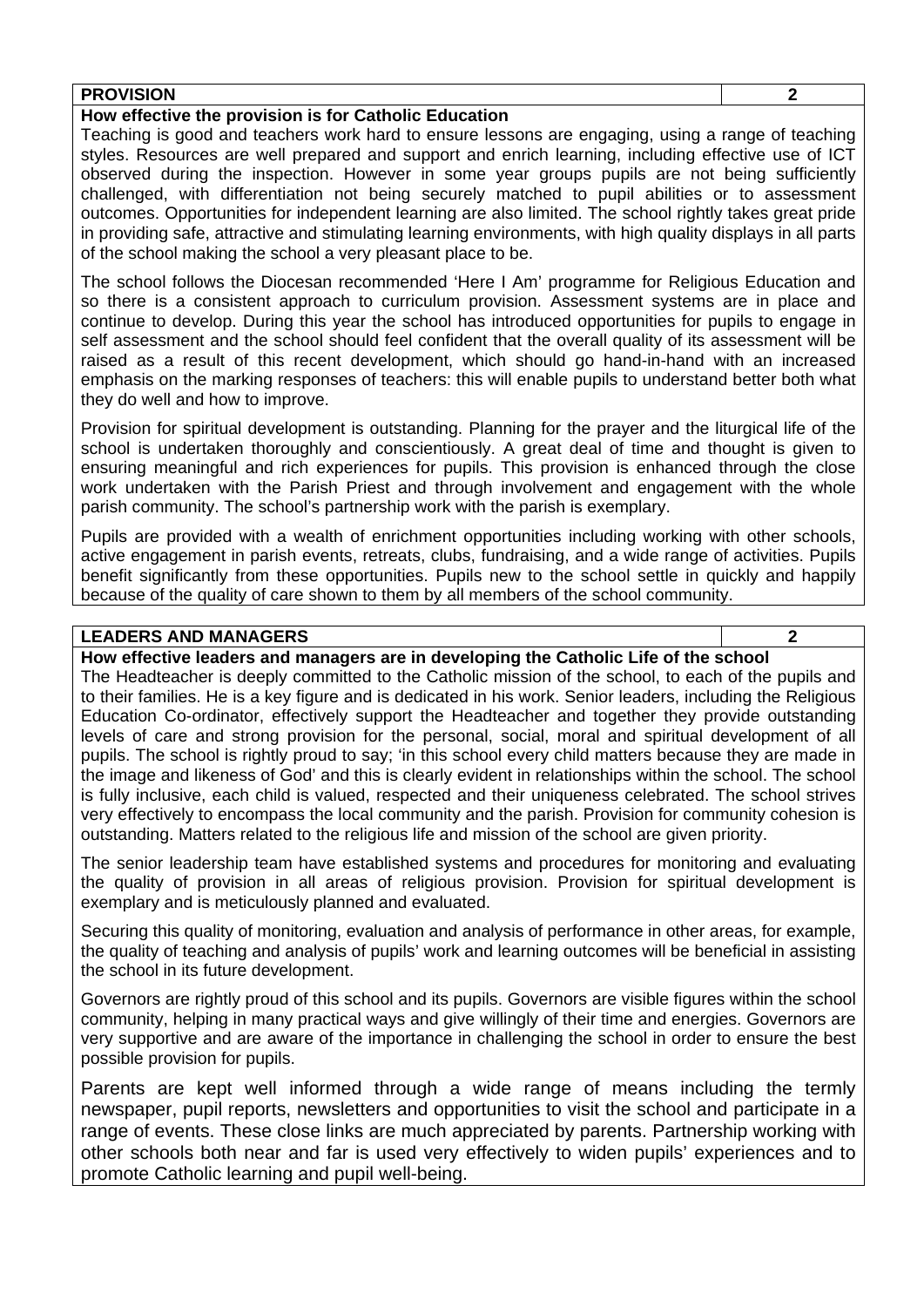## **INSPECTION JUDGEMENTS**

| Key to judgements: Grade 1 = outstanding, grade 2 = good, rade 3 = | Judgement |
|--------------------------------------------------------------------|-----------|
| satisfactory and grade $4$ = inadequate                            |           |

| OVERALL EFFECTIVENESS OF THE SCHOOL                                           |   |  |  |  |  |  |  |
|-------------------------------------------------------------------------------|---|--|--|--|--|--|--|
| How effective the school is in providing Catholic Education                   |   |  |  |  |  |  |  |
| How good outcomes are for pupils, taking particular account of variations     |   |  |  |  |  |  |  |
| between different groups                                                      | 2 |  |  |  |  |  |  |
| How effective the provision is in promoting Catholic education                |   |  |  |  |  |  |  |
| How effective leaders and managers are in developing the Catholic life of the |   |  |  |  |  |  |  |
| school                                                                        |   |  |  |  |  |  |  |
| The school's capacity for sustained improvement                               |   |  |  |  |  |  |  |

| <b>PUPILS</b>                                                                         |   |
|---------------------------------------------------------------------------------------|---|
| How good outcomes are for pupils, taking into account of variations between           |   |
| different groups                                                                      | 2 |
| How well pupils achieve and enjoy their learning in Religious Education               |   |
| The quality of pupils' learning and their progress                                    |   |
| The quality of learning for pupils with particular learning needs and/or<br>$\bullet$ |   |
| disabilities                                                                          |   |
| Pupils standards of attainment in Religious Education                                 |   |
| The extent to which pupils contribute to and benefit from the Catholic life of the    |   |
| school                                                                                |   |
| How well pupils respond to and participate in the school's collective worship         |   |

| <b>PROVISION</b>                                                              |  |
|-------------------------------------------------------------------------------|--|
| How effective the provision is for Catholic Education                         |  |
| The quality of teaching and how purposeful learning is in Religious Education |  |
| The effectiveness of assessment and academic guidance in Religious Education  |  |
| The extent to which the Religious Education curriculum meets pupils needs     |  |
| following Bishops Conference policy and Diocesan requirements                 |  |
| The quality of Collective Worship provided by the school                      |  |

| <b>LEADERS AND MANAGERS</b>                                                        |   |
|------------------------------------------------------------------------------------|---|
| How effective leaders and managers are in developing the Catholic life of the      |   |
| school                                                                             |   |
| How well leaders and managers promote, monitor and evaluate the provision for      |   |
| the Catholic life of the school and plan for improvement to outcomes for pupils.   |   |
| How well leaders and managers monitor and evaluate the provision for Religious     | 3 |
| Education and plan for improvement to outcomes for all pupils                      |   |
| The extent to which the governing body provides effective challenge and support    |   |
| for the Catholic dimension of the school so that areas for development are tackled |   |
| decisively and statutory and canonical responsibilities are met                    |   |
| How well leaders and managers develop partnerships with parents / carers and       |   |
| other providers, organisations and services to promote Catholic learning and pupil |   |
| well-being                                                                         |   |
| How effectively leaders and managers promote community cohesion                    |   |